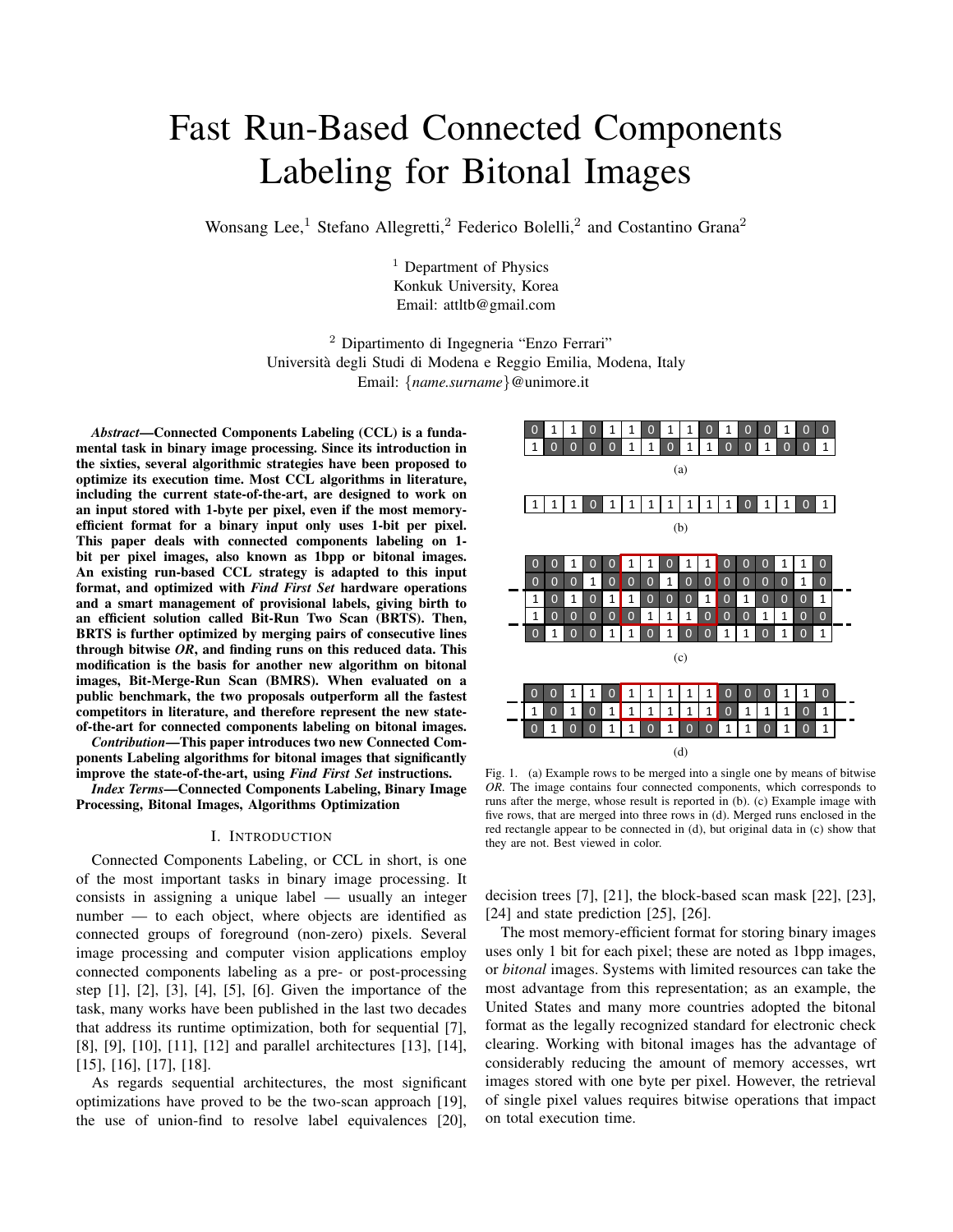This paper addresses the problem of connected components labeling on bitonal images. Our work starts from the observation that the combination of the bitonal image format with *Find First Set* instructions allows to efficiently retrieve consecutive blocks of connected pixels, also known as *runs*. *Find First Set* (FFS), also called *Count Leading Zeros*, *Bit Scan Forward* or *Find Leftmost One*, is a bitwise operation that reports the position of the first bit set to 1 in a word, counting from the least significant bit; this is an especially efficient operation because it is implemented in hardware on most recent architectures.

The run-based approach has been applied to CCL before, by He *et al.* [27]. Their proposal, denoted as Run-Based Two-Scan (RBTS), employs the typical two-scan approach, but considers runs as the elementary units of connected components, instead of single pixels or blocks. In this work, RBTS is modified to work with bitonal input, and improved with two more optimizations: FFS instructions, and a more efficient method to store provisional labels. The resulting algorithm is called Bit-Run Two Scan (BRTS).

Then, we noticed that runs computed on the bitwise *OR* between consecutive rows directly correspond to connected components in the original data (Fig. 1). This observation led to the design of another new algorithm, Bit-Merge-Run Scan (BMRS), which finds runs on the bitwise *OR* between pairs of rows, also denoted as *merged runs*. This approach requires a specific method to check connectivity between merged runs, but approximately halves the number of runs to be computed.

The two proposals are evaluated on a public benchmark, and compared to the fastest CCL algorithms available in literature. Experimental results demonstrate that, when fed with bitonal input, BRTS and BMRS outperform all the competitors, establishing the new state-of-the-art for connected components labeling on bitonal images.

The rest of this paper is organized as follows. Section II resumes the most important contributions on connected components labeling; the CCL task is detailed in Section III, alongside a description of the RBTS algorithm; Section IV illustrates the two new proposals, which are evaluated in Section V. Finally, in Section VI conclusions are drawn.

#### II. RELATED WORK

Originally introduced by Rosenfeld and Pfaltz [19], the labeling of connected components has a very long history, full of different strategies and proposals. Since its first appearance in 1966, many works have shown algorithmic solutions to improve runtime efficiency. Traditionally, the two-scan approach is preferred by the fastest CCL algorithms. In the first scan, each pixel is assigned a specific temporary label using a mask of already visited pixels, and possible equivalences between labels are noted. A representative label is then established for each connected component, and substituted to provisional labels in the second scan.

Various methods have been proposed to address the equivalence of labels, among those the most commonly seen in literature use some variations of union-find. The union-find data structure, first applied to CCL by Dillencourt *et al.* [20], provides two practical procedures for handling equivalence classes: *Find*, which takes the representative label of an equivalence class, and *Union*, which combines two equivalence classes into one.

After the introduction of union-find, Wu *et al.* [7] provided a significant improvement in the form of decision trees, to reduce the average number of load/store operations during the first scan of the input image. The resulting algorithm was called *Scan Array-based Union Find*, or SAUF in short.

Following a totally different approach, He *et al.* [27] published a *run-based* algorithm, which divides connected components in chunks of consecutive foreground pixels (runs); it shares the common two scan structure, but checks connectivity between runs instead of single pixels or blocks. Another run-based strategy is employed by Light Speed Labeling (LSL) [10], which combines it with the Selkow's automaton to reduce the number of labels, and introduces a line-relative labeling to simplify equivalence solving.

In 2010, Grana *et al.* [22] introduced another important step forward, consisting of a  $2 \times 2$  block-based approach. The problem is modeled as a *command execution metaphor*: the pixel values in the scan mask make up the *rule*, which is linked to a set of equivalent actions in an *OR*-decision table. Given the decision table, the algorithm can easily read all the pixels inside the mask, recognize the rule, and find the action to be performed in the appropriate column. In [21], a dynamic programming approach was proposed to convert *OR* decision tables into optimal binary decision trees, to minimize the average number of pixels to be read when selecting the correct action. The algorithm is called BBDT.

In 2014, He *et al.* [25] proved that the value of already inspected pixels during the horizontal mask shift could be summarized with a finite state machine. In [26], the knowledge of already tested pixels is combined with the optimal decision tree used in [7], resulting in a forest of reduced trees, one for each possible previous pattern, which can be "predicted" in the current mask shift. The algorithm is thus called PRED.

Following another approach, Bolelli *et al.* [28] noticed several equivalent subtrees in the optimal decision tree of [21], and managed to merge them together, obtaining a significant reduction in machine code footprint and increasing instruction cache hit-rate. Because the decision tree was changed into a more generic Directed Rooted Acyclic Graph, the new algorithm is denoted as DRAG. The last improvement of decision tree-based algorithms is represented by Spaghetti [29], where authors managed to combine the block-based mask with state prediction and code compression: the resulting algorithm, known as *Spaghetti Labeling*, was modeled as a Directed Rooted Acyclic Graph with multiple entry points, automatically generated without manual intervention.

## III. PRELIMINARIES

In the following, the notation  $\llbracket a, b \rrbracket$  indicates the set of all *integers* between a and b included:

$$
[\![a,b]\!]=[\![a,b]\!]\cap\mathbb{Z}
$$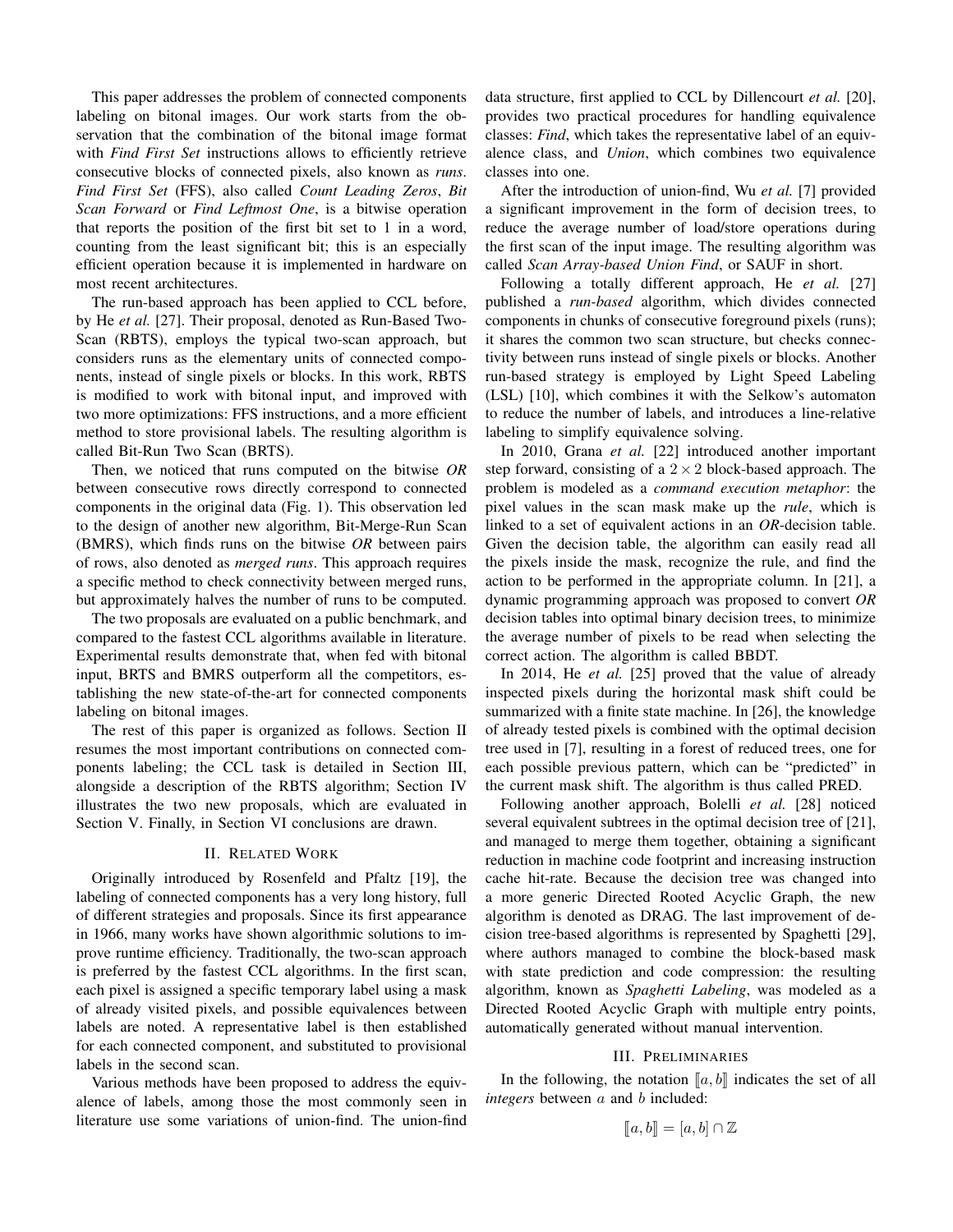Be  $\mathcal{L} = [0, H - 1] \times [0, W - 1]$  a 2D rectangular lattice of H rows and W columns, and  $I : \mathcal{L} \to \{0,1\}$  a binary image. Pixels with value 0 and 1 are respectively said to be *background*  $(B)$  and *foreground*  $(F)$ :

$$
\mathcal{F}(I) = \{ p \in \mathcal{L} \mid I(p) = 1 \}
$$

$$
\mathcal{B}(I) = \{ p \in \mathcal{L} \mid I(p) = 0 \}
$$

The *8-neighborhood* of a pixel  $p = (p_r, p_c)$  is the set

$$
\mathcal{N}_8(p) = \{q \in \mathcal{L} \mid max(|p_r - q_r|, |p_c - q_c|) \le 1\},\
$$

i.e. the set containing  $p$  and the 8 pixels that share a side or a vertex with it, when viewing them as small black or white squares.

Two foreground pixels a and b are said to be *connected* if there is a path of neighboring foreground pixels linking  $\alpha$  to b or, more formally:

$$
\exists \{ p_i \in \mathcal{F}(I) \mid p_1 = a, p_{n+1} = b, p_{i+1} \in \mathcal{N}_8(P_i), i = 1, ..., n \}
$$

It is trivial to observe that pixel connectivity is reflexive, symmetric and transitive, and therefore is an equivalence relation, which splits  $\mathcal{F}(I)$  in disjoint equivalence classes, also known as *connected components*.

The aim of Connected Components Labeling (CCL) is to define a function  $L : \mathcal{L} \to \mathbb{N}_0$ , which assigns a unique label to each connected component, reserving label 0 for the whole background.

Most CCL algorithms compute provisional labels for connected components in intermediate steps, before finding the definitive labels which form the final result L. Let  $\mathcal{D}: \mathbb{N}_0 \to$  $\mathbb{N}_0$  be the function that associates each provisional label to the corresponding definitive label. Two provisional labels  $l$ and m are said to be *equivalent*,  $l \equiv m$ , if they correspond to the same definitive label at the end of the labeling process, i.e.,  $l \equiv m \Leftrightarrow \mathcal{D}(l) = \mathcal{D}(m)$ . It is easy to observe that this is another equivalence relation, and therefore provisional labels can be split into equivalence classes, each identified by a *representative label* — usually the lowest one in the class. Provisional labels are useful to model the common situation in which two connected regions of the image are initially thought to be separate CCs. When a connection is eventually found, the two provisional labels reveal to be equivalent, and their equivalence classes must be *merged* into one: this operation is known as *equivalence solving*, or *label solving*. Several label solving techniques and data structures exist: the most commonly employed by CCL algorithms are Union-Find (UF), Union-Find with Path Compression (UFPC) [7], Three Table Array (TTA) [8], and interleaved Rem algorithm with SPlicing (RemSP) [30].

Both functions  $I$  and  $L$  can be represented with multidimensional arrays, usually stored in memory in row-major order. The datatype chosen for  $L$  is usually the 32-bit integer type, large enough for all the common image sizes. Instead, I could theoretically use just one bit per pixel, even if the most common representation of binary images uses one whole byte per pixel.

#### *A. Run-Based Two-Scan (RBTS)*

The first of the two CCL algorithms proposed with this paper, BRTS, is a special optimization of Run-Based Two-Scan (RBTS), the run-based algorithm devised by He *et al.* in [27], which is described in this section.

As the name suggests, the algorithm is built upon the concept of *run*, which is a block of contiguous foreground pixels in a row of  $\mathcal L$ . It is clear that a run is always a subset of a connected component, and that each connected component can be split in a finite set of disjoint runs.

A run starting at pixel  $p = (r, c_s)$  and ending with pixel  $q = (r, c_e)$  is denoted as  $\rho = \varepsilon(r, c_s, c_e)$ . The *neighborhood of a run* is the union of the neighborhoods of all the pixels in the run:

$$
\mathcal{N}_8(\rho) = \bigcup_{p \in \rho} \mathcal{N}_8(p)
$$

For  $\rho = \varepsilon(r, c_s, c_e)$ , this corresponds to:

$$
\mathcal{N}_8(\rho) = \llbracket r-1, r+1 \rrbracket \times \llbracket c_s-1, c_e+1 \rrbracket \cap \mathcal{L}
$$

Moreover, we define the *upper neighborhood* of a run as the part of the neighborhood in the upper row:

 $\mathcal{N}_8^\wedge(\rho) = \{r-1\} \times [c_s - 1, c_e + 1] \cap \mathcal{L}$ 

The RBTS algorithm performs two scans of the input image I: the first one scans pixels in the raster scan direction, recording data for each run met, assigning provisional labels to runs and recording equivalences; then, the second scan replaces provisional labels with definitive ones.

During the first scan, when a run  $\rho = \varepsilon(r, c_s, c_e)$  is found, its upper neighborhood is checked for the presence of connected runs, already recorded by the algorithm;  $S(\rho)$  is the set of these runs. Three possibilities can arise for  $S(\rho)$ : *(i)*  $S(\rho) = \emptyset$ ,  $\rho$  is assigned a new provisional label; *(ii)*  $S(\rho)$ only contains one run  $\sigma$ , the label of  $\sigma$  is also given to  $\rho$ ; otherwise, *(iii)* in the case that  $S(\rho)$  contains multiple runs, all of their labels are merged together, and the representative one of the resulting equivalence class is finally assigned to  $\rho$ . After the choice of the appropriate label  $l$ , the output image L is updated so that  $L(p) = l, \forall p \in \rho$ .

The second scan replaces the label assigned to each pixel with the representative for the equivalence class, thus completing the labeling process. Optionally, this second scan can be preceded by a *flatten* operation on the label solver, which ensures that definitive labels are consecutive [7].

The first scan requires a method for finding the runs in the upper neighborhood of each new run  $\rho$ . In order to accomplish this, run metadata, consisting in start and end coordinates, are recorded in a *run queue*. A run  $\sigma = \varepsilon(r-1, h, t)$  is connected to  $\rho = \varepsilon(r, s, e)$  if  $h \leq e+1$  and  $t \geq s-1$ ; therefore, when the raster scan reaches run  $\rho = \varepsilon(r, s, e)$ , any run  $\sigma = \varepsilon(r-1, h, t)$ with  $t < s-1$  can no longer be part of the upper neighborhood of any coming run, and its metadata cease to be useful. As a consequence, the run queue can be implemented as a circular buffer of size  $(W/2 + 2)$ .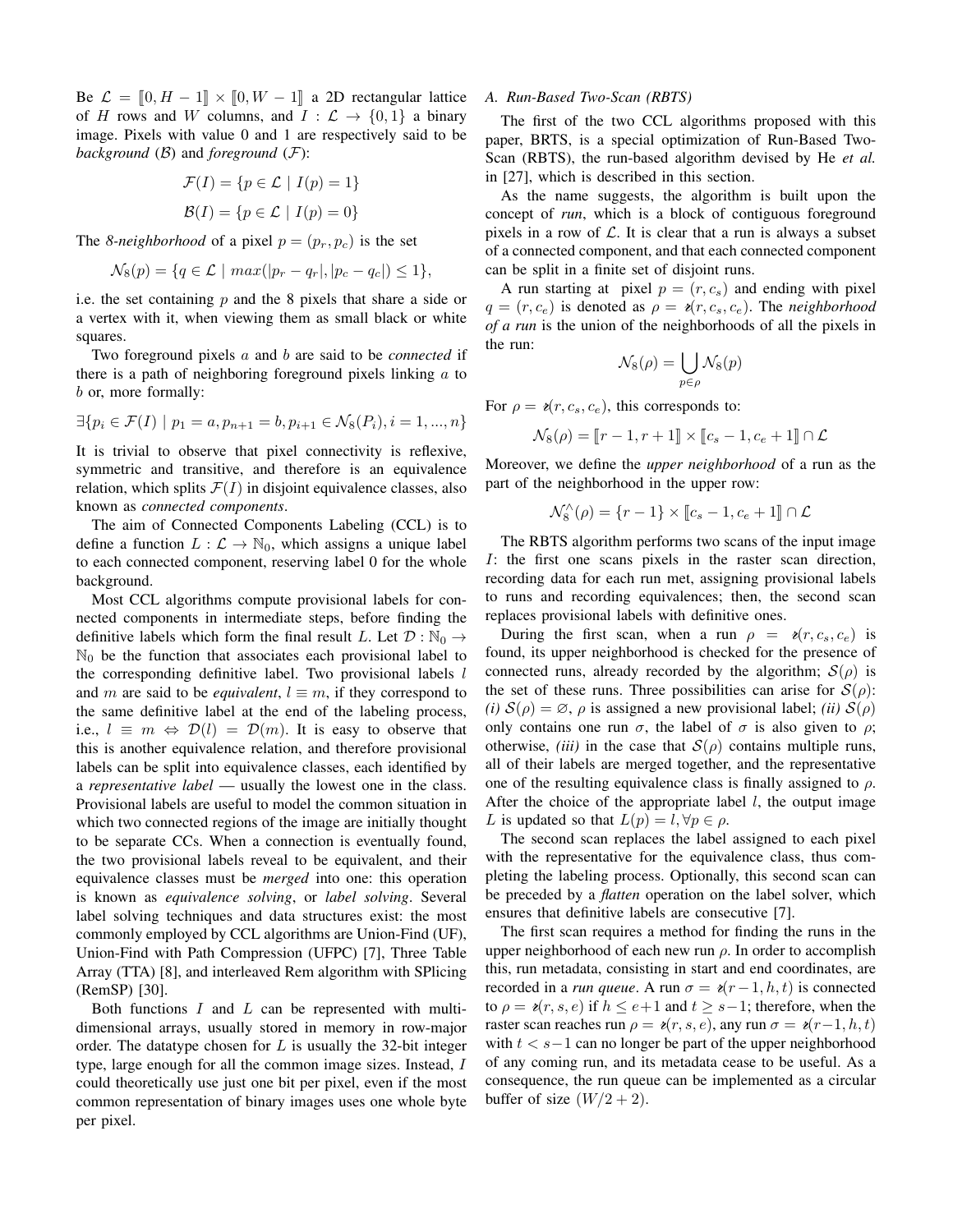Algorithm 1 Runs retrieval algorithm used in BRTS and BMRS, described as a coroutine. Parameters bits and  $bit\_final$  are pointers to the start and one past the end of the current row, and FFS is the FindFirstSet operation. Word size is assumed to be 64 bits and incrementing a pointer moves it to the next 64 bits.

|     | 1: <b>coroutine</b> FINDNEXTRUN( <i>bits</i> , <i>bit_final</i> )    |
|-----|----------------------------------------------------------------------|
| 2:  | $work\_bits \leftarrow *bits$                                        |
| 3:  | $base \leftarrow 0$                                                  |
| 4:  | $bitpos \leftarrow 0$                                                |
|     |                                                                      |
| 5:  | loop                                                                 |
| 6:  | $\triangleright$ Find first non empty word                           |
| 7:  | while $FFS(\&bitpos, work\_bits) = 0$ do                             |
| 8:  | $bits \leftarrow bits + 1$                                           |
| 9:  | $base \leftarrow base + 64$                                          |
| 10: | if $bits \geq bit\_final$ then $\triangleright$ End of the row       |
| 11: | return $(0x$ FFFF, $0x$ FFFF)                                        |
| 12: | work bits $\leftarrow *bits$                                         |
| 13: | $start \leftarrow base + bitpos$                                     |
| 14: | $work\_bits \leftarrow \neg work\_bits \wedge (\neg OLL \ll bitpos)$ |
|     |                                                                      |
| 15: | $\triangleright$ Find ending position                                |
| 16: | while $FFS(\&bitpos, work\_bits) = 0$ do                             |
| 17: | $bits \leftarrow bits + 1$                                           |
| 18: | $base \leftarrow base + 64$                                          |
| 19: | if $bits = bit\_final$ then                                          |
| 20: | $\textit{bitpos} \leftarrow 0$                                       |
| 21: | $work\_bits \leftarrow \neg 0LL$                                     |
| 22: | break                                                                |
| 23: | $work\_bits \leftarrow \neg(\ast bits)$                              |
| 24: | $end \leftarrow base + bitpos$                                       |
| 25: | $work\_bits \leftarrow \neg work\_bits \wedge (\neg OLL \ll bitpos)$ |
| 26: | <b>yield</b> $(start, end)$                                          |

## IV. METHOD

This paper introduces two new CCL algorithms, specifically designed for dealing with input in bitonal format, i.e., image I is stored with only one bit per pixel, occupying approximately  $(H \times W)/8$  bytes. This is the most memory-efficient way to store a binary image, and therefore represents a natural choice of format. The two proposed algorithms are called Bit-Run Two Scan (BRTS) and Bit-Merge-Run Scan (BMRS). In the following, bits in a 64-bit word are supposed to be stored with the leftmost pixel in the least significant bit and the rightmost one in the most significant one. If the image uses an opposite convention, one just needs to exchange Find First Set/Bit Scan Forward instructions with Find Last Set/Bit Scan Reverse ones.

#### *A. Bit-Run Two Scan (BRTS)*

This algorithm, as the acronym may suggest, is a special optimization of RBTS, which has been described in the previous section. The basic two-scan structure is inherited, together with the run-based nature and the use of a label solving technique



Fig. 2. Examples of connectivity between two foreground pixels belonging to consecutive rows. Foreground pixels in the upper  $(u)$  and lower  $(d)$  row are denoted by 1, and squares filled with diagonal lines pattern are the added bits in expression  $u \vee u \ll 1$  and  $d \vee d \ll 1$ . The result of  $(u \vee u \ll 1)$ 1)  $\wedge$  ( $d \vee d \ll 1$ ) is non-zero for the three cases in (a), which are indeed 8-connected, and is zero for the two non-connected cases in (b).

for dealing with equivalence between provisional labels. The main improvement concerns the method to retrieve runs while scanning the input image, that in this case is stored in bitonal format.

Start and end position of runs are retrieved by means of *Find First Set (FFS)* instructions. Find First Set is a bitwise operation that, given an unsigned machine word, designates the position of the least significant bit set to one, counting from the least significant bit. Most modern CPU instruction set architectures provide FFS as a hardware operation, making it an efficient way to find start and end positions of runs. The run retrieval procedure is detailed in Algorithm 1.

Another optimization wrt RBTS is that provisional labels are not written in L, until the second scan. Instead, provisional labels are stored in an additional field of run metadata. In this way, each label is written in memory only once per run, instead of once per pixel, during the first scan. The downside of this approach is increased memory occupancy; in fact, run metadata must live until the end of the second scan, and so they cannot be stored in a circular buffer, as in RBTS. Because the worst case is that of alternate foreground and background pixels in each row, the maximum number of runs is  $H \times$  $(W/2 + 1)$ . Metadata for each run include the the start and end columns, and the provisional label. For most real world applications, coordinates can be stored with 16 bits each and labels require 32 bits, so the total memory requirement for metadata amounts to  $H \times (W/2 + 1) \times 8 \approx 4HW$  bytes, the same as the output image L. Total memory allocation for the algorithm is summarized in Table I.

The second scan of BRTS writes definitive labels into L, using the metadata previously saved, and checking the correspondence between provisional and definitive labels with the chosen label solving strategy. Differently from RBTS, this correspondence is only checked once per run, instead of once per pixel; for this reason, this second scan is faster than that of RBTS.

### *B. Bit-Merge-Run Scan (BMRS)*

The second proposal of this paper, Bit-Merge-Run Scan (BMRS), is a modified version of BRTS. In a two-row binary image *I* :  $[0, 1] \times [0, W - 1] \rightarrow \{0, 1\}$ , a bitwise *OR* between the upper row and lower row yields connected chunks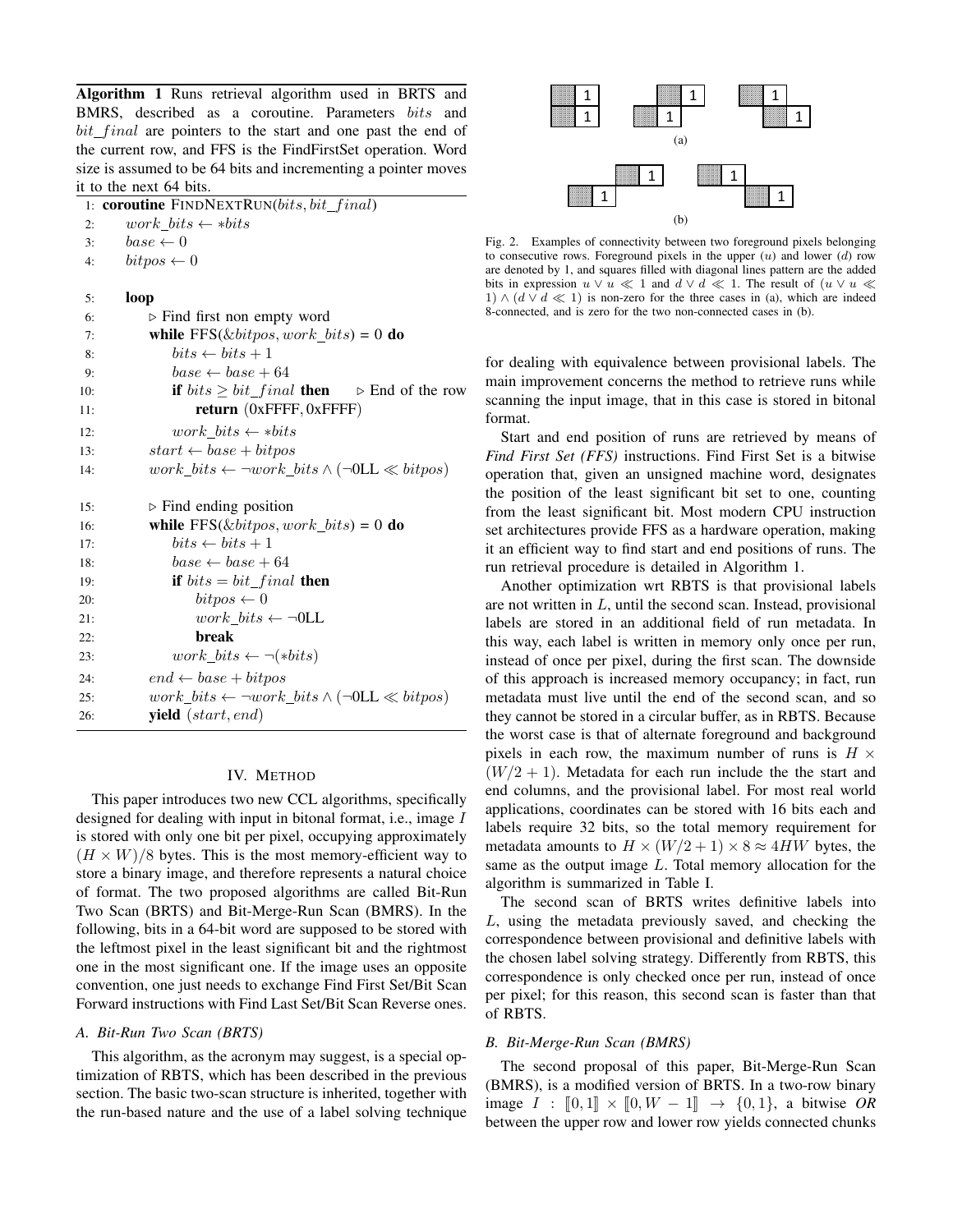| Algorithm 2 Junction matrix filling algorithm used by BMRS.                 |
|-----------------------------------------------------------------------------|
| Parameters <i>junc</i> and <i>bits</i> are pointers to junction matrix data |
| and image data; $h$ and $w$ are the image dimensions.                       |

|     | 1: procedure FILLJUNCTIONMATRIX(junc, bits, h, w)                 |
|-----|-------------------------------------------------------------------|
| 2:  | $h\_merge \leftarrow (h+1)/2$                                     |
| 3:  | $data\_width \leftarrow (w + 63)/64$                              |
| 4:  | for $i \in [0, h\_merge - 1]$ do                                  |
| 5:  | $bits\_u \leftarrow bits + data\_width * (2*i + 1)$               |
| 6:  | $bits_d \leftarrow bits + data\_width * (2*i + 2)$                |
| 7:  | $bits\_dest \leftarrow junc + data\_width * i$                    |
|     |                                                                   |
| 8:  | $u\,0 \leftarrow bits\,u 0 $                                      |
| 9:  | $d_0 \leftarrow bits_d[0]$                                        |
| 10: | $bits\_dest[0] \leftarrow (u_0 \vee (u_0 \ll 1)) \wedge$          |
|     | $(d_0 \vee (d_0 \ll 1))$                                          |
| 11: | for $j \in [\![1, data\_width]\!]$ do                             |
| 12: | $u \leftarrow bits\_u[j]$                                         |
| 13: | $u \; shl \leftarrow u \ll 1$                                     |
| 14: | $d \leftarrow bits \ d[i]$                                        |
| 15: | $d \; shl \leftarrow d \ll 1$                                     |
| 16: | if $bits\_u[j-1] \wedge (1 \ll 63)$ then                          |
| 17: | $u \; shl \leftarrow u\_shl \vee 1$                               |
| 18: | if <i>bits_d</i> [j - 1] $\wedge$ (1 $\ll$ 63) then               |
| 19: | $d \; shl \leftarrow d \; shl \vee 1$                             |
| 20: | $bits\_dest[j] \leftarrow (u \vee u\_shl) \wedge (d \vee d\_shl)$ |

of foreground pixels (runs) that correspond to connected components in  $I$ : see the example in Fig. 1a and Fig. 1b.

The whole idea of BMRS is based on this property. A bitwise *OR* is performed for every disjoint pair of consecutive rows, and the result is saved in the *merged input*, which requires approximately  $HW/16$  bytes. Then, runs are found on the merged bits; these runs will be referred to as *merged runs*, in opposition to runs computed directly on the raw input.

Unfortunately, checking connectivity between merged runs is not as easy as it is for simple runs. See Fig. 1c and Fig. 1d as an example. The input image has five rows, which result in three merged rows. Merged runs enclosed in the red rectangle of Fig. 1d seem to be connected, but the corresponding connected components are not. Therefore, we need a special method for checking connectivity between merged runs, which must take into account the bits of the original image.

Let  $\mathcal{R}(r, c_s, c_e) = [r, r + 1] \times [c_s, c_e]$  be the merged run spanning rows r and  $r + 1$  and columns from  $c_s$  to  $c_e$ . Two runs  $P = \mathcal{R}(r, s, e)$  and  $\Sigma = \mathcal{R}(r - 2, h, t)$  must be checked for connectivity if  $h \le e+1$  and  $t \ge s-1$ . If these conditions are verified, the overlapping segment is delimited between  $a = max(s, h) - 1$  and  $b = min(e, t) + 1$ . Let u and d be respectively the segments of row  $r - 1$  and r between a and b:

$$
u = \{r-1\} \times [a, b]
$$
 (1)

$$
d = \{r\} \times [a, b]
$$
 (2)

As confirmed by the examples in Fig. 2, runs P and  $\Sigma$  are

Algorithm 3 Inline function used in BMRS for checking if two merged runs are connected, after having pre-calculated the junction matrix. Parameter  $flag\_bits$  points to the junction data between the two lines, s and e mark the starting and ending coordinates of merged runs overlapping.

|     | 1: function IsCONNECTED( $flag\_bits, s, e$ )                            |
|-----|--------------------------------------------------------------------------|
| 2:  | $s\_base \leftarrow s/64$                                                |
| 3:  | s bits $\leftarrow$ s mod 64                                             |
| 4:  | if $s=e$ then                                                            |
| 5:  | <b>return</b> flag_bits[s_base] $\wedge$ (1 $\ll$ s_bits)                |
| 6:  | $e\_base \leftarrow (e+1)/64$                                            |
| 7:  | $e\_bits \leftarrow (e+1) \mod 64$                                       |
| 8:  | if s base $=$ e base then                                                |
| 9:  | $cutter \leftarrow (\neg 0LL \ll s\_bits) \oplus (\neg 0LL \ll e\_bits)$ |
| 10: | <b>return</b> $flag\_bits[s\_base] \wedge cutter$                        |
| 11: | for $i \in \llbracket s\_base + 1, e\_base - 1 \rrbracket$ do            |
| 12: | if $flag\_bits[i]$ then                                                  |
| 13: | return true                                                              |
| 14: | $cutter_s \leftarrow \neg 0LL \ll s \; bits$                             |
| 15: | $cutter_e \leftarrow \neg(\neg 0LL \ll e\_bits)$                         |
| 16: | <b>if</b> $flag\_bits[s\_base] \wedge cutter\_s$ then                    |
| 17: | return true                                                              |
| 18: | <b>if</b> $flag\_bits[e\_base] \wedge cutter\_e$ then                    |
| 19: | return true                                                              |
| 20: | return false                                                             |
|     |                                                                          |

connected iff the following operation gives a non-zero result f, called *junction flag*:

$$
f = (u \lor (u \ll 1)) \land (d \lor (d \ll 1))
$$

Computing junction flags for each pair of runs that may be connected is expensive; therefore, junction flags are precalculated for all whole row pairs, and stored in the *junction matrix*, which occupies as much data as the merged input. The algorithm for building the junction matrix is described in Algorithm 2. Then, Algorithm 3 details how junction flags can be used to determine whether two runs are connected; it basically takes the segment of the junction matrix corresponding to their intersection and checks whether it is non-zero.

The first scan of BMRS is very similar to that of BRTS, but the input data considered by the raster scan consist of merged rows, instead of the original bitonal image. Connectivity between the current merged run and merged runs in the previous row is checked with the method just described.

The second scan of BMRS is more complex than that of BRTS; in fact, the label of each merged run  $P$  must be assigned to all of its foreground pixels, and this requires reading the value of all pixels in the rectangle covered by P, in order to find the foreground.

The memory requirements for both the proposed algorithms are summarized in Table I.

#### V. EXPERIMENTAL RESULTS

The performance of the proposed algorithms has been evaluated using YACCLAB [28], [31], an open source benchmark-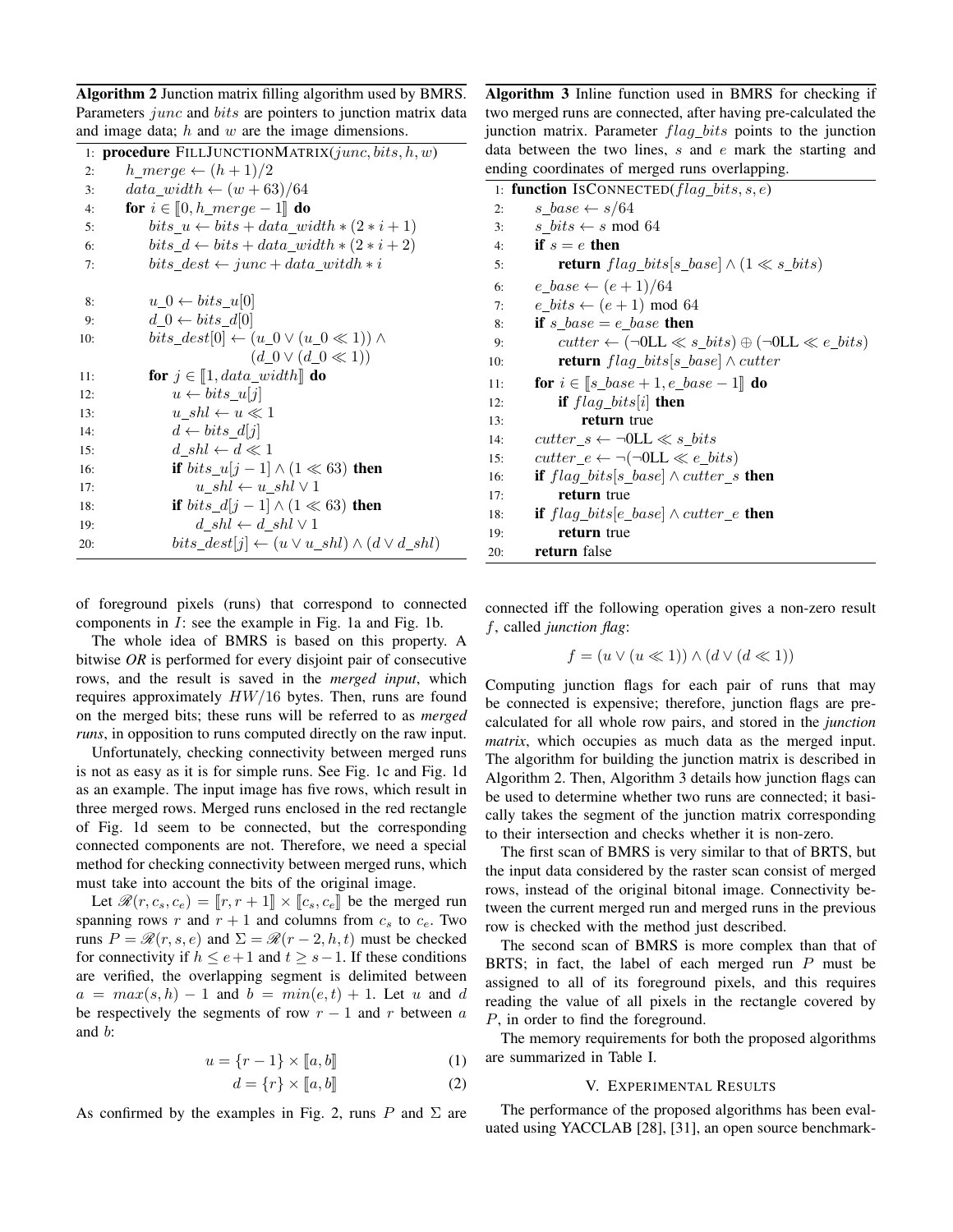

Fig. 3. Average run-time tests with steps in ms (lower is better) on an Intel(R) Core(TM) i7-4790 CPU @ 3.60GHz with Windows 10.0.17134 (64 bit) OS and MSVC 19.15.26730 compiler. All algorithms employ the UFPC label solver.

ing framework for Connected Components Labeling written in C++. YACCLAB contains a large suite of real world datasets, covering most fields where CCL is usually employed. Experimental results discussed in the following were obtained on an Intel(R) Core(TM)  $i7-4790$  CPU @ 3.60GHz with Windows 10.0.17134 (64 bit) OS and MSVC 19.15.26730 compiler. All the algorithms have been compiled for x64 architecture with optimizations enabled. YACCLAB includes an implementation of all the main CCL algorithms published in recent literature, for comparison with new proposals. BRTS and BMRS have been compared to RBTS, BBDT, PRED, DRAG and Spaghetti, all introduced in Section II. Among those, Spaghetti is the current state-of-the-art. For a fair comparison, each algorithm is provided with input data in its preferred format, i.e., 1-bitper-pixel for BRTS and BMRS, and 1-byte-per-pixel for all the others. The label solver used by all algorithms is UFPC, which achieves the best performance on average [31].

Fig. 3 reports bar charts of average execution times on real world datasets. Because all the compared algorithms employ a two-scan approach, time measures are divided into memory allocation/deallocation, first scan and second scan, for a more fine-grained comparison. Table II, instead, reports average total times and standard deviations. Some datasets, such as *Tobacco800*, contain images with a significant differ-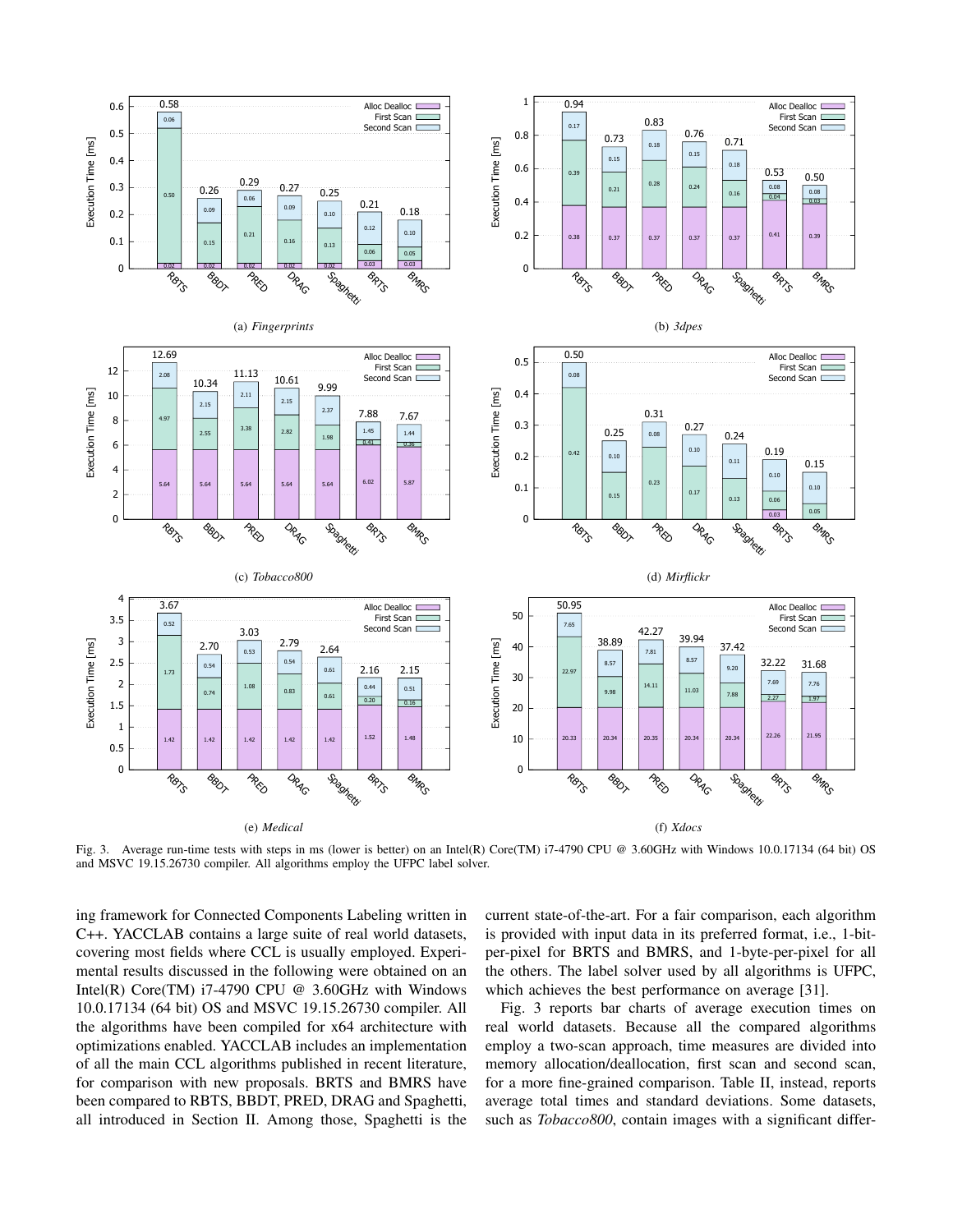TABLE I MEMORY REQUIREMENT OF BRTS AND BMRS, COMPARED TO THAT OF SPAGHETTI. VALUES ARE EXPRESSED IN BYTES PER PIXEL, SO THE TOTAL AMOUNT CAN BE OBTAINED MULTIPLYING THE VALUES BY  $W \times H$ .

|                        | Spaghetti | <b>BRTS</b> | <b>BMRS</b> |
|------------------------|-----------|-------------|-------------|
| Output Image           |           |             |             |
| Label Solver           |           |             |             |
| Run Metadata           |           |             |             |
| Merged Input           |           |             | 1/16        |
| <b>Junction Matrix</b> |           |             | 1/16        |
| Total                  |           |             | $7 + 1/8$   |

ence in resolution, causing high standard deviation in CCL performance. In all datasets, RBTS is by far the slowest algorithm; BBDT, PRED, DRAG and Spaghetti have similar performance, with Spaghetti being always the best of the four; BRTS and BMRS outperform all the competitors, and BMRS is always the fastest. In particular, the speedup of BRTS and BMRS wrt Spaghetti ranges from 1.16 to 1.34 and from 1.18 to 1.60 respectively. The overall improvement is greater on datasets of small images (Fingerprints and Mirflickr), where alloc/dealloc has the lowest impact on total execution time. Comparing the original RBTS algorithm to BRTS, it is clear that the first scan is the most optimized step, with an average speedup of 9.3. This huge performance improvement is due to the introduction of the FFS operation, which is available as a hardware instruction on 64-bit words on the selected test system, as long as in most modern CPU ISAs. The same optimization also make BRTS faster than state-of-the-art algorithms, which do not employ specific hardware operations or compiler intrinsics. The other proposal, BMRS, furtherly optimizes the first scan, approximately halving the amount of runs to be scanned and processed. Moreover, in spite of using two more data structures, the total memory needed by BMRS is actually less than that required by BRTS, allowing a little alloc/dealloc time saving.

Both the two proposals require more data structures than state-of-the-art algorithms: the total amount of allocated memory is, for BRTS, almost twice that of Spaghetti, as can be seen in Table I. However, the extra memory needed is only equal to that of the output, and therefore does not represent an issue on most systems. Moreover, as demonstrated by the experiments, the impact of these additional allocations on execution time is minimal.

Another possible downside of the new proposals is their preferred bitonal input format. This can raise issues when working with libraries which do not natively support it, such as OpenCV as of today (release 4.5.2). If the input provided to BRTS or BMRS is not bitonal, both algorithms must begin with a conversion. Fig. 4 depicts average execution times on the Medical dataset in this case: the input is 1 byte-per-pixel for all the algorithms. As can be observed, BRTS and BMRS perform worse than current state-of-theart. However, the bitonal format is the most memory-efficient representation of binary images, and as such there are also



Fig. 4. Average run-time tests on the *Medical* dataset. The input image is 1-byte-per-pixel for all the algorithms: times of BRTS and BMRS include the conversion to 1-bit-per-pixel format. Measured on an Intel(R) Core(TM) i7-4790 CPU @ 3.60GHz with Windows 10.0.17134 (64 bit) OS and MSVC 19.15.26730 compiler. All algorithms employ the UFPC label solver.

some computer vision libraries that natively support it. An example is Leptonica, an open-source image processing library employed in several projects (e.g. tesseract OCR by Google). When the input is in bitonal format, BRTS and especially BMRS are the CCL algorithms of choice.

## VI. CONCLUSION

Two new run-based CCL algorithms have been presented, which employ Find First Set instructions to efficiently retrieve runs from a bitonal input. Experiments conducted over a collection of real world datasets demonstrate that both proposals outperform the fastest CCL algorithms in literature, thus representing the new state-of-the-art for connecting components labeling on bitonal images. The source code is available in [32].

#### **REFERENCES**

- [1] F. Uslu and A. A. Bharath, "A recursive Bayesian approach to describe retinal vasculature geometry," *Pattern Recognition*, vol. 87, pp. 157–169, 2019.
- [2] I. H. Laradji, N. Rostamzadeh, P. O. Pinheiro, D. Vazquez, and M. Schmidt, "Where are the Blobs: Counting by Localization with Point Supervision," in *Proceedings of the European Conference on Computer Vision (ECCV)*, 2018, pp. 547–562.
- [3] F. Pollastri, F. Bolelli, R. Paredes, and C. Grana, "Augmenting Data with GANs to Segment Melanoma Skin Lesions," *Multimedia Tools and Applications*, vol. 79, no. 21-22, pp. 15 575–15 592, May 2019.
- [4] H. V. Pham, B. Bhaduri, K. Tangella, C. Best-Popescu, and G. Popescu, "Real time blood testing using quantitative phase imaging," *PloS one*, vol. 8, no. 2, p. e55676, 2013.
- [5] L. Canalini, F. Pollastri, F. Bolelli, M. Cancilla, S. Allegretti, and C. Grana, "Skin Lesion Segmentation Ensemble with Diverse Training Strategies," in *International Conference on Computer Analysis of Images and Patterns*. Springer, 2019, pp. 89–101.
- [6] F. Bolelli, G. Borghi, and C. Grana, "XDOCS: An Application to Index Historical Documents," in *Italian Research Conference on Digital Libraries (IRCDL)*. Springer, 2018, pp. 151–162.
- [7] K. Wu, E. Otoo, and K. Suzuki, "Two Strategies to Speed up Connected Component Labeling Algorithms," Lawrence Berkeley National Laboratory, Tech. Rep. LBNL-59102, 2005.
- [8] L. He, Y. Chao, and K. Suzuki, "A Linear-Time Two-Scan Labeling Algorithm," in *International Conference on Image Processing*, vol. 5, 2007, pp. 241–244.